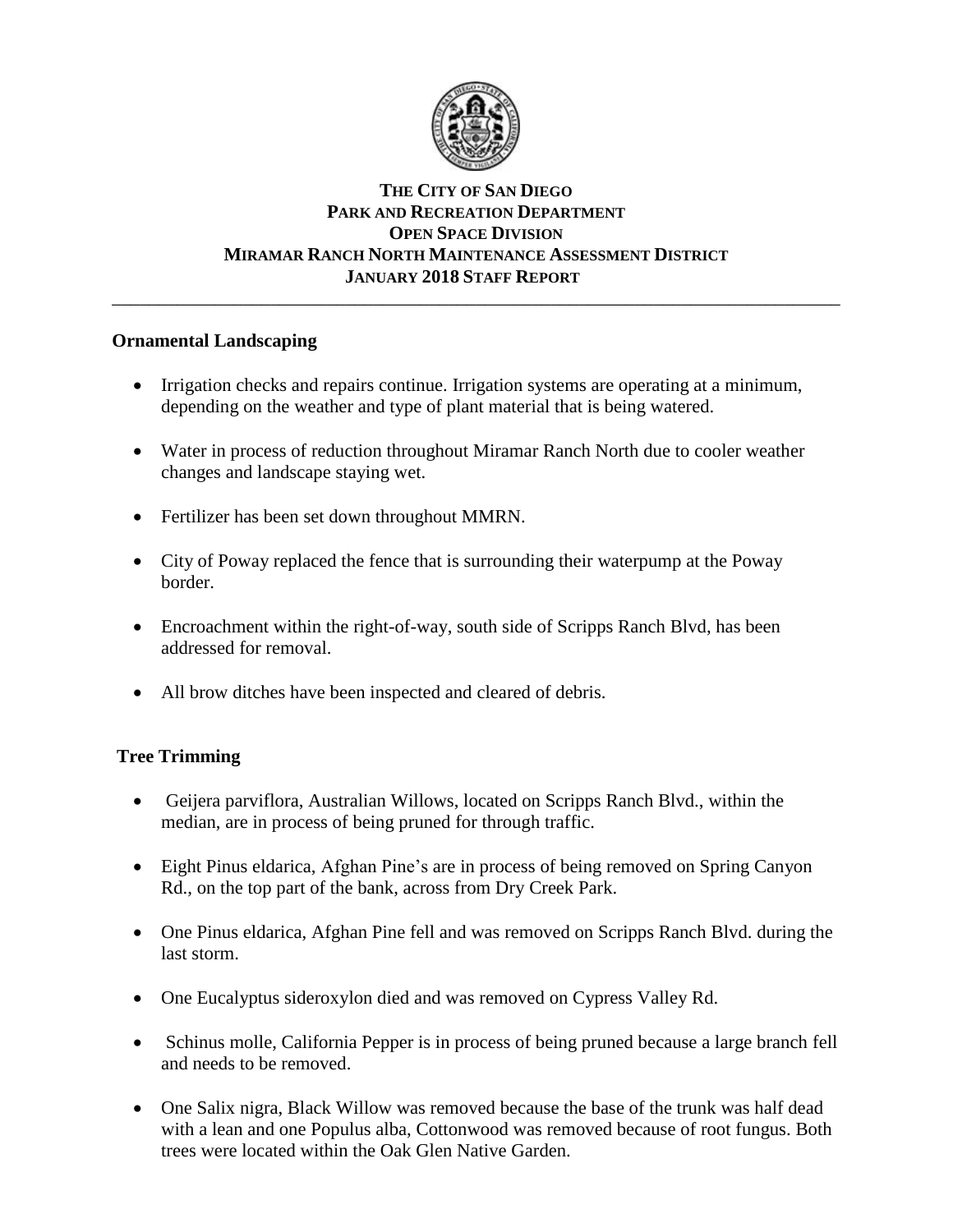# **Mini-Parks**

- Staff is working with Terracare on cleaning the planter beds, removing dead plant material, adding mulch where needed, removing and transplanting plant material where it is appropriate, and redefining the landscape plan for the mini parks.
- Native plant material has been installed at the Oak Glen Native Garden. Plant material include: 20-1gal Yucca pallida, Pale Leaf Yucca
	- 10-1gal Umbellaria californica, California Laurel 3-1gal Salix goodingii, Black Willow
	- 20-1gal Stipa pulchra, Purple Needle Grass
	- 20-1gal Salvia apiana, White Sage
	- 30-1gal Salvia clevelandii, Cleveland Sage
	- 20-1gal Erigonum fasciculatum 'Dana Point', Calif. Buckwheat
	- 20-1gal Ceanothus 'Concha', Concha Calif. Lilac
	- 20-1gal Romneya coulteri 'White Cloud', Matilija Poppy
	- 10-1gal Rhamnus californica, Calif. Coffeeberry
	- 20-1gal Arbutilon hybrid 'Palmer's Hybrid', Palmer's Indian Mallow
	- 20-1gal Galvezia speciosa, Island Snapdragon
	- 10-1gal Rosa californica, California Wild Rose
	- 10-1gal Penstemon spectablis, Showy Penstemon
	- 10-1gal Penstemon centranthifolius, Scarlet Bugler
	- 3-5gal Arbutus 'Marina', Marina Strawberry Tree
	- 7-5gal Cercidium 'Desert Museum' 'Desert Museum' Palo Verde
	- 7-5gal Fremontodendron 'Ken Taylor', Flannel Bush
	- 7-5gal Mahonia aquifolium 'Golden Abundance', Oregon Grape
	- 10-5gal Quercus agrifolia, Calif. Live Oak
	- 10-5gal Simmondsia chinensis, Jojoba
	- 3-5gal Cupressocyparis forbesii 'Tecate', Tecate Cypress
- The Rocker Toy at Cypress Valley Tot-Lot has been removed due to exposed wood, loose and missing bolts. The rubber mat has been patched for safety. A new rocker toy will be installed at a later time.

# **Landscape Contract**

Terracare Associates continues to provide services within budget.

Respectfully submitted, Michael Rasmusson Grounds Maintenance Manager Miramar Ranch North MAD (619) 685-1338 [MRasmusson@sandiego.gov](mailto:MRasmusson@sandiego.gov)